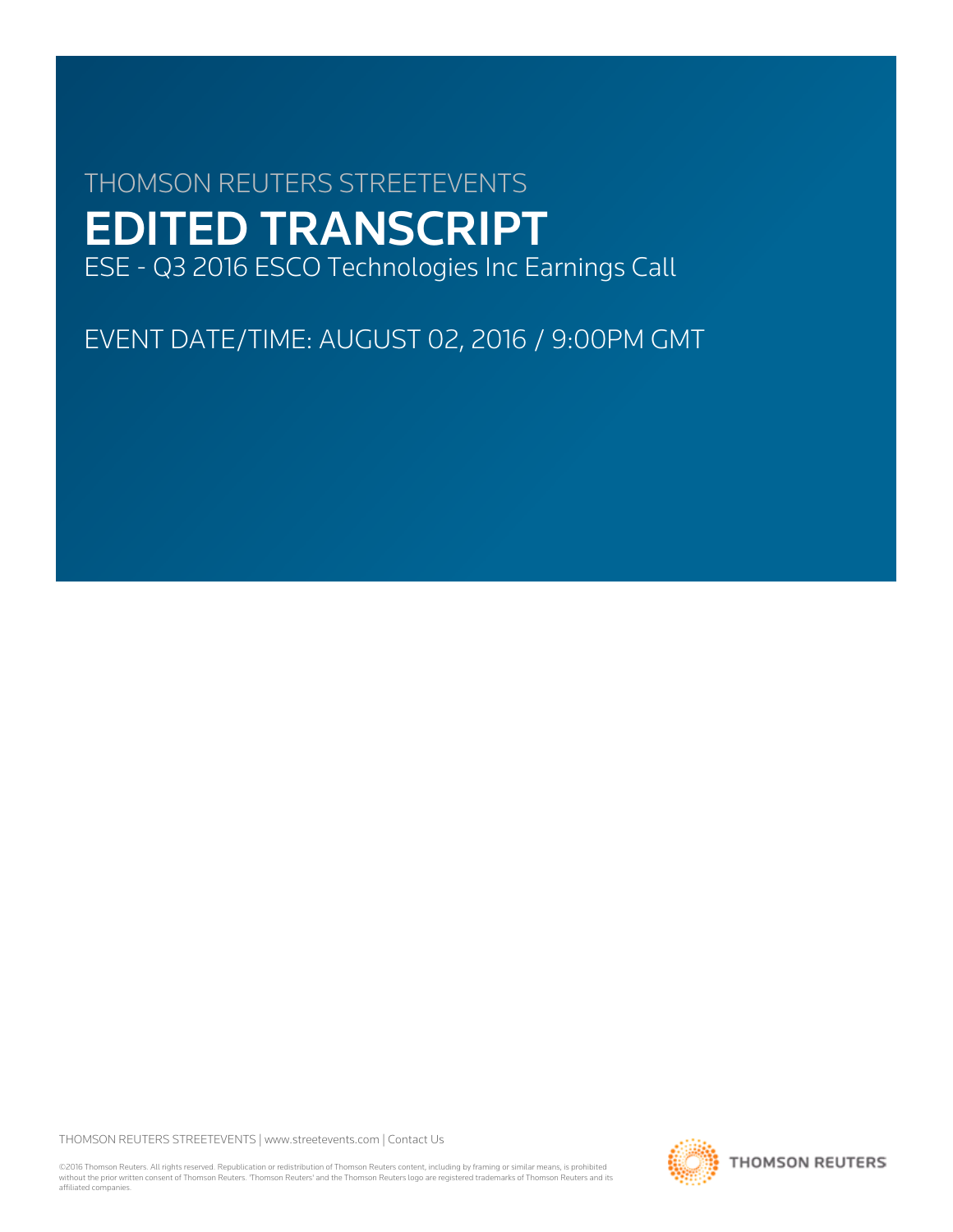## **CORPORATE PARTICIPANTS**

**[Kate Lowrey](#page-1-0)** ESCO Technologies Inc. - Dir. Investor Relations **[Vic Richey](#page-1-1)** ESCO Technologies Inc. - Chairman and CEO **[Gary Muenster](#page-2-0)** ESCO Technologies Inc. - Vice President and CFO

## **CONFERENCE CALL PARTICIPANTS**

**[Jon Tanwanteng](#page-4-0)** CJS Securities, Inc. - Analyst **[Jim Giannakouros](#page-6-0)** Oppenheimer & Co. Inc. - Analyst **[Ben Hearnsberger](#page-7-0)** Stephens Inc. - Analyst **[Sean Hannan](#page-9-0)** Needham & Company - Analyst **[Sean Nicholson](#page-11-0)** SBH - Analyst

## **PRESENTATION**

#### **Operator**

<span id="page-1-0"></span>Good day and welcome to ESCO Third Quarter 2016 Conference Call. Today's call is being recorded. With us today are Vic Richey, Chairman and CEO; Gary Muenster, Vice President and CFO. And now, to present the forward-looking statement, I would like to turn the call over to Kate Lowrey, Director of Investor Relations. Please go ahead.

## **Kate Lowrey** - ESCO Technologies Inc. - Dir. Investor Relations

Thank you. Statements made during this call regarding 2016 and beyond EPS, EPS - As Adjusted, EBIT, tax rate, future growth, profitability and revenue, operating margin, cash flow, orders, success of new products, sales, acquisitions, implementation of the Company's capital allocation strategy, costs, benefits and timing of restructuring and cost reduction initiatives, the results of recent acquisitions, corporate costs and other statements which are not strictly historical are forward-looking statements within the meaning of the Safe Harbor provisions of the federal securities laws.

These statements are based on current expectations and assumptions and actual results may differ materially from those projected in the forward-looking statements due to risks and uncertainties that exist in the Company's operations and business environment, including but not limited to the risk factors referenced in the Company's press release issued today which will be included as an exhibit to the Company's Form 8-K to be filed. We undertake no duty to update or revise any forward-looking statements whether as a result of new information, future events, or otherwise.

<span id="page-1-1"></span>In addition, during this call, the Company may discuss some non-GAAP financial measures in describing the Company's operating results. As a reconciliation of these measures to their most comparable GAAP measures can be found in a press release issued today and found on the Company's website at www.escotechnologies.com under the link Investor Relations.

Now I'll turn the call over to Vic.

## **Vic Richey** - ESCO Technologies Inc. - Chairman and CEO

Thanks, Kate, and good afternoon everyone. Before I give my perspective on the quarter, I will turn it over to Gary for a few financial highlights.

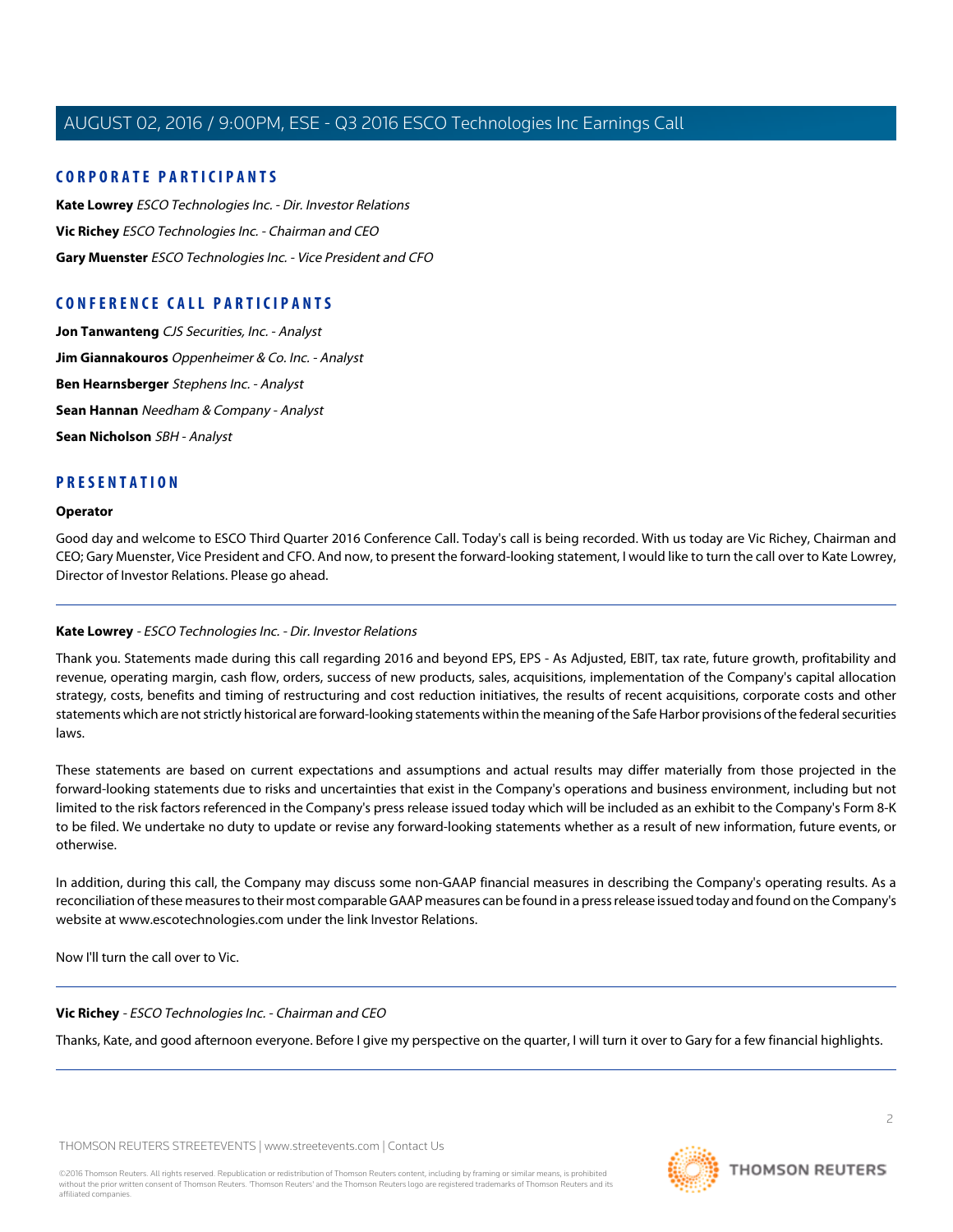## <span id="page-2-0"></span>**Gary Muenster** - ESCO Technologies Inc. - Vice President and CFO

Thanks, Vic. At the start of the year we identified certain restructuring actions being implemented throughout 2016 related to our lower margin international operations primarily in the test business. We described and quantified these actions as well as identifying the annual cost savings anticipated once the process was completed. The restructuring costs were excluded from original FY2016 guidance provided in November and we communicated that we will be presenting our quarterly and annual financial results for FY2016 on an EPS - As Adjusted basis and GAAP basis.

Our restructuring actions have substantially complete as June 30, and I am pleased to report that we remained on schedule and below budget, and the few remaining items are expected to be completed in Q4.

With the restructuring essentially complete we are now positioned to begin realizing the identified cost savings and operating benefits that we anticipated. I believe our Q3 results in the test business appear to be reflecting those benefits.

Turning to a few specifics noted in today's release, I am pleased to report that our Q3 results came in above the top end of our adjusted earnings guidance, as communicated during the May release; which means we have now delivered several quarters in a row where results have met or exceeded our internal expectations, both from an earnings and cash flow perspective.

Additionally I'd like to point out that the first five months of Plastique's performance was consistent with our acquisition model, and the growth opportunities that we identified as part of the acquisition continued to materialize.

During Q3 we reported EPS - As Adjusted of \$0.49 a share which was 20% higher than the \$0.41 of EPS from continuing operations that we reported in Q3 of 2015. The \$0.49 also is \$0.04 above the top end of our previous EPS - As Adjusted guidance range of \$0.40 to \$0.45 a share.

Our nine-month year-to-date EPS - As Adjusted was \$1.36, which is also above our original year-to-date expectations we established last November. Compared to our May guidance, the increased earnings came from every operating unit with the exception of Doble, whose sales continue to be impacted by the timing and volume of utility customer hardware sales. Filtration, technical packaging, and tests Q3 earnings all exceeded our previous expectations, and our Q3 and year-to-date cash flow continues running several million dollars ahead of plan.

The \$398 million of orders year-to-date reflect the continued strength of our commercial aerospace business and, in particular, the A350 program. This is coupled with the order strength we generated in technical packaging as well. While the test business orders were below expectations, we are encouraged by the level of bid and proposal activity we are currently addressing.

Given the size and volume of these opportunities, we are confident that the current order softness is project timing related due to the lengthy sales cycles on larger projects. Here are a few additional highlights from the release to allow you to better understand the underlying results.

Q3 consolidated sales increased 4% or \$6 million, compared to Q3 of the prior year. The increase was driven by technical packaging, where sales doubled from prior year, reflecting the strong performance from tech and the contributions from Fremont and Plastique.

Filtration sales increased 10%, with strong performance both in our aerospace businesses and at VACCO. As I noted earlier, Doble sales decreased as a result of the hardware softness, and this was partially mitigated by higher software and service revenues. And test sales decreased due to the timing of revenue recognition on several large projects.

Corporate costs were higher than last year, primarily due to the timing and volume of spending on professional fees and the additional amortization of intangibles from our recent acquisitions.

On the balance sheet, we continue to maintain a very favorable debt level, with \$46 million of net debt outstanding as of June 30. We remain firmly committed to our capital allocation strategy, which includes share repurchases and dividends. During the first nine months of the year, we spent \$4.3 million to repurchase 120,000 shares, and we spent \$6.2 million on cash dividends, which brings the total shareholder related cash outlay to \$10.5 million as of June 30.

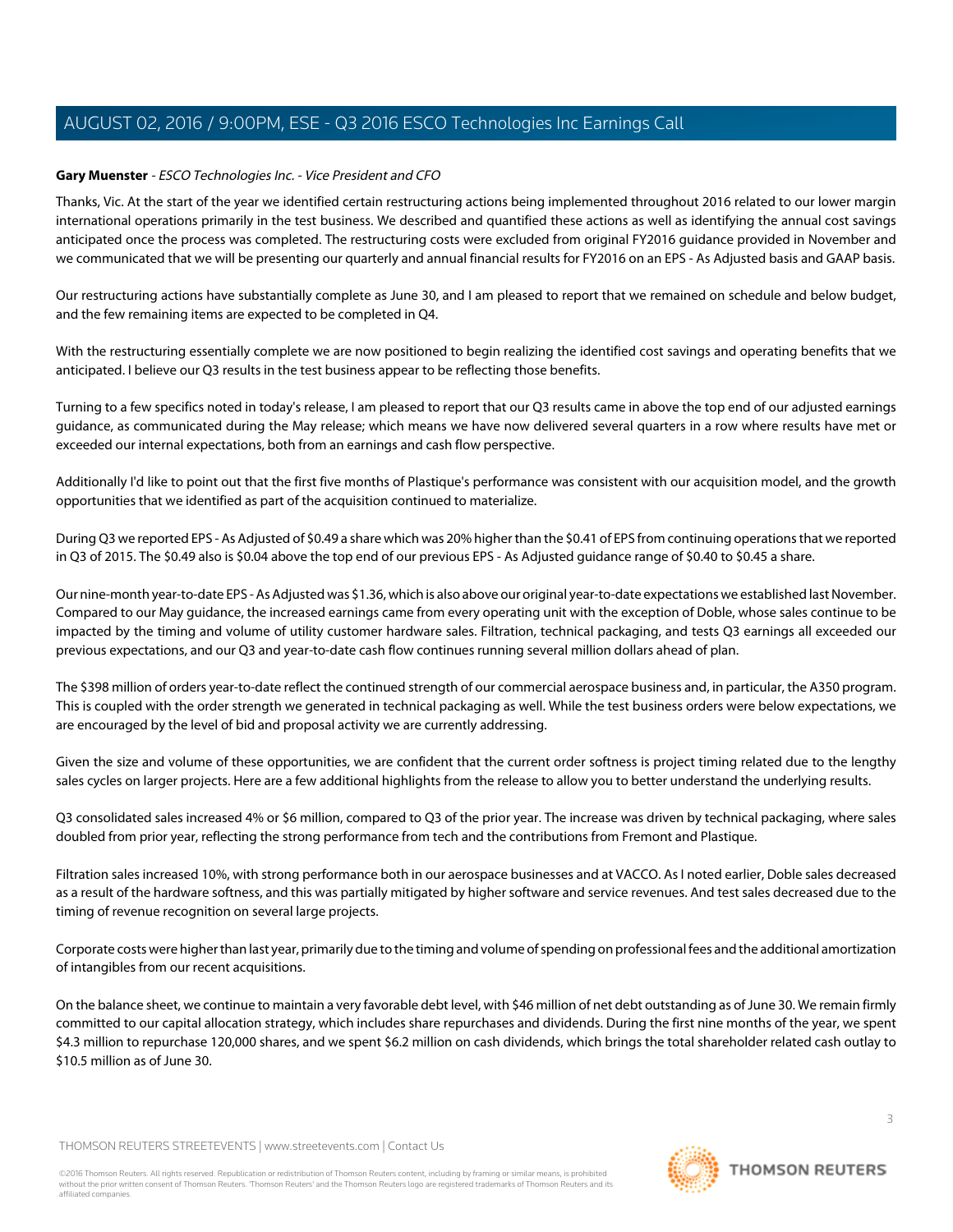Being this close to fiscal year end, we also confirmed our full year EPS - As Adjusted guidance of \$1.95 to \$2.02 a share. As you recall, we raised our full year guidance back in May. This annual guidance results in a Q4 outlook for EPS - As Adjusted to be in the expected range of \$0.59 to \$0.66 a share.

Finally, commenting on our longer term view, we continue to see meaningful sales, EBIT and EPS growth across the business segments consistent with our previous expectations in earlier communications. Also, I'll be happy to address any specific financial questions when we get to the Q&A and with that, I'll turn it back over to Vic.

## **Vic Richey** - ESCO Technologies Inc. - Chairman and CEO

Thanks, Gary. I'm really pleased with our Q3 year-to-date results from a lot of perspectives. In addition to being on track with our earnings and cash flow throughout the business, I continue to be impressed with the management team at Plastique and the way they're working together with TEQ on integrating the business into our technical packaging group.

Additionally I'm pleased with the way the Test business restructuring actions have gone, given the complexity of these actions; the various geographies involved, the costs and the costs being incurred. Our teams on both sides of the Atlantic are doing a very professional job of managing this process to successful completion.

Gary covered a lot of the financial details in his commentary, so to tie this off, I'll share with you that I remain confident that all of our businesses are in solid financial condition, with known and quantifiable growth opportunities, and we're well positioned to hit our EPS outlook for the balance of the year.

As I shared with you in our last earnings call, we are not immune to economic headwinds the industrial markets are facing today. But with that said, I strongly believe the breadth and diversity of our end markets in the specific niches that we operate in provide us with the protection to mitigate this pressure. While we are not without challenges, I like the position we're in across our various businesses and end markets.

Our core strength provide me with the confidence to say that the various economic issues that we're facing today appear manageable. Furthermore, and to help offset these economic issues, we continue to identify some solid upside opportunities that we can capitalize on as we head into next year.

I'll move on to a few specific thoughts and comments on the business.

In filtration, this segment really continues to perform above expectations, and their year-to-date earnings, cash flow, orders and the outlook for the balance of the year remain strong. Given our solid position across several large platforms including in the continued upcycle and commercial aerospace led by the A350, our growing product contributions in space on the SLS program, and our unparalleled technology on Navy submarines, which are critical to our national security, I'm confident that our future growth in filtration will be strong and sustainable.

Our technical packaging group's future remains bright, as we now have a meaningful scale and market leadership position across several growth markets and geographies. With the addition of our recent partners, we are now well positioned in this global market to provide highly engineered products to customers in medical, pharmaceutical, and consumer markets. I'm confident the opportunities we're seeing set us up nicely for the future.

While feeling the pressure of utility capital budgets, billable still reported a solid Q3, delivering adjusted EBIT margins of 22.5%. And we continue to see additional growth opportunities in our service and software applications.

To help further mitigate the hardware impact, we are seeing additional opportunities with our new products, such as the M Series, doblePRIME, and our DUCe. We're also increasing Doble sales and marketing efforts on the international side to focus on expanding our global revenues. The combination of our new offerings and the breadth of our software and solutions bode well for our outlook.

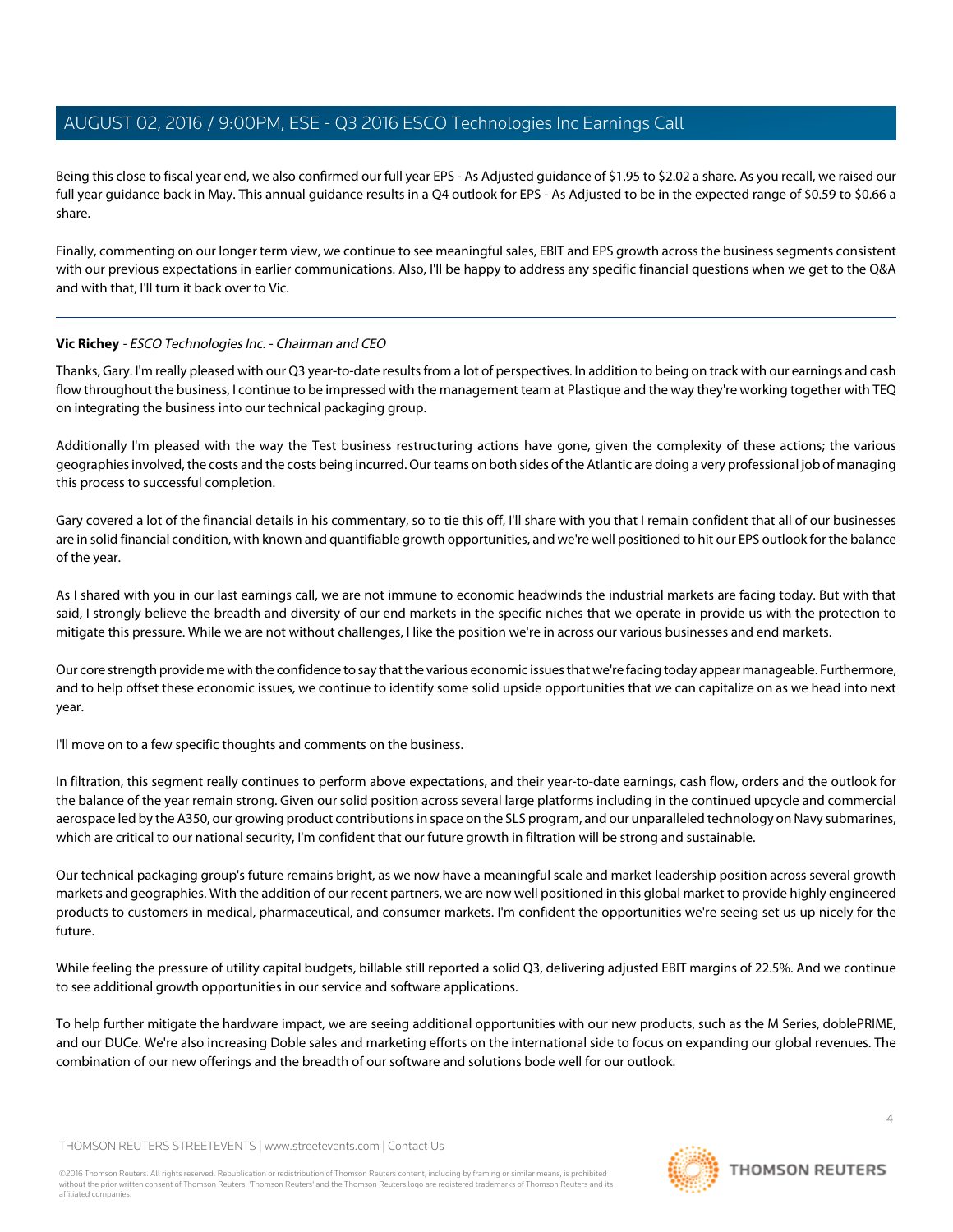Within TEQ, the restructuring activities winding down. it's great to see that this is taking place without any negative impact on the rest of the business. And most importantly, we are now seeing the cost savings materialize as anticipated.

Our reduced cost structure and ongoing operational improvement initiatives support our earlier communicated EBIT margin expectations in [Test].

I feel good about the growth opportunities we have across all our businesses as we wrap up 2016, and I can see tangible avenues for additional growth in 2017 and beyond.

Acquisitions remain a key component of our ability to meet our longer-term growth targets. We are currently reviewing additional opportunities. We certainly have the balance sheet capacity and the management bandwidth to handle this additional growth within our current operating infrastructure, and we will remain disciplined in our approach.

So wrapping up, we had a strong first nine months of the year and our outlook for the balance of the year remains solid. Our focus remains constant -- improve our operational performance and execute our growth opportunities both organically and through acquisitions.

So now I'll be glad to answer any questions you have.

## **QUESTIONS AND ANSWERS**

#### **Operator**

(Operator Instructions).

<span id="page-4-0"></span>Our first question comes from the line of Jon Tanwanteng of CJS Securities. Your line is open.

#### **Jon Tanwanteng** - CJS Securities, Inc. - Analyst

Nice quarter. Can you just talk about the impact of the push-out that Doble -- I saw in the press release that the timing fell into July as opposed to June. What was the magnitude of that?

#### **Gary Muenster** - ESCO Technologies Inc. - Vice President and CFO

It was about a couple million dollars.

#### **Jon Tanwanteng** - CJS Securities, Inc. - Analyst

Okay. On a revenue basis?

#### **Gary Muenster** - ESCO Technologies Inc. - Vice President and CFO

Correct.

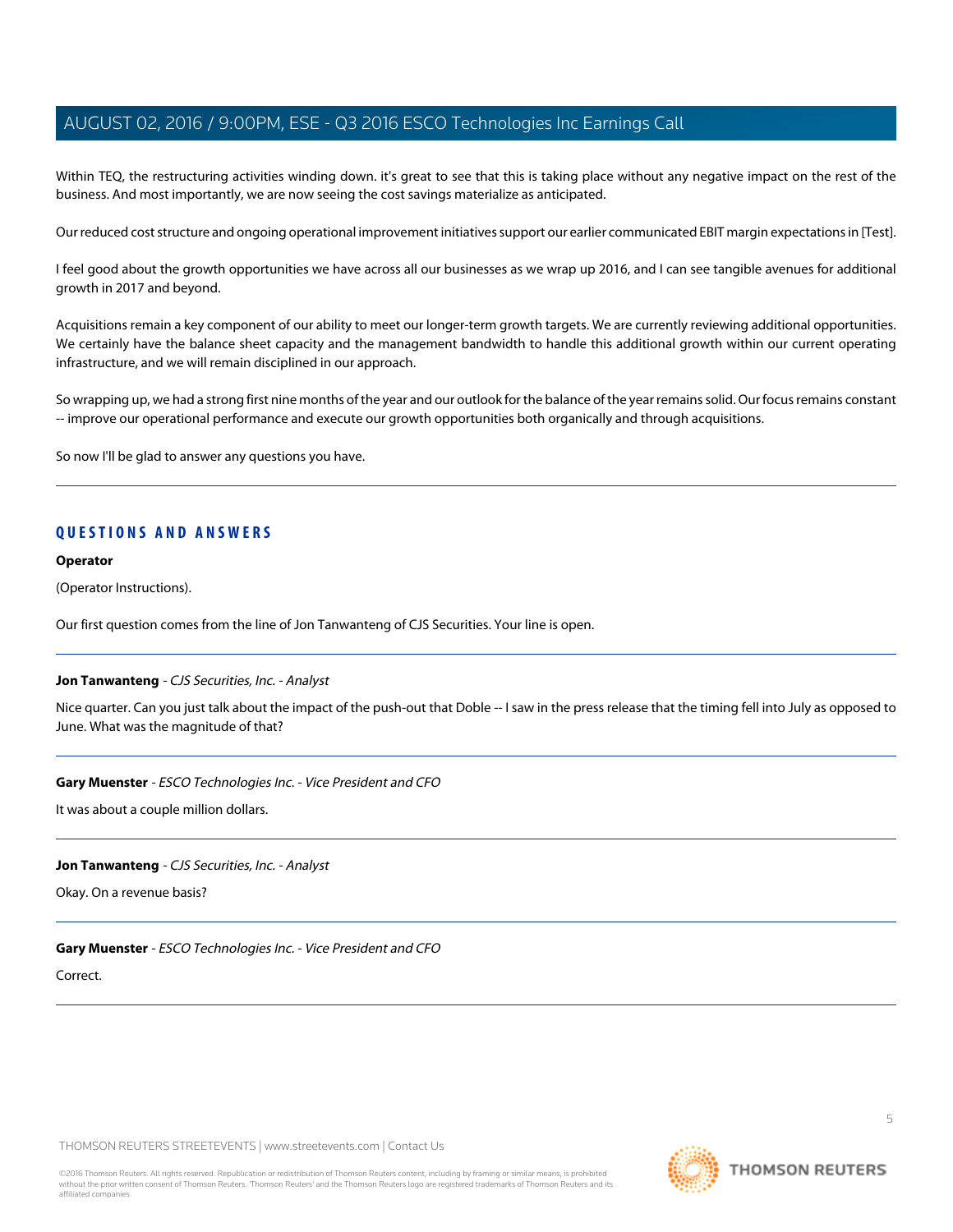#### **Jon Tanwanteng** - CJS Securities, Inc. - Analyst

Correct, okay. And can you just go over what happens that your customers -- when we see headlines about airlines talking about delaying orders on commercial jets which you guys have a large dollar content on, say like the A350, do other airlines simply move up to take their place? How does that play out in planning and how do you think about the next year?

## **Vic Richey** - ESCO Technologies Inc. - Chairman and CEO

Yes, we like questions about that. The reality is there's a large backlog there, multi-year backlog. So what happens is you have one airline pulls out everybody else goes up in the queue. So [we have not got] any indication from our customer that scheduled for the next several years would be impacted at all. It's a large program. I think it's typical for people kind of change their mind and get out of the queue but people do take that up.

You know, we're fortunate in that, yes, A350 is certainly a big driver. I mean we got good content on that. We also own a lot of other aircraft. So even if there are movements within this, it's not going to have a major impact on our business because of the large number of airframes that we're on. But the A350 specifically, we don't see any impact on our business.

## **Jon Tanwanteng** - CJS Securities, Inc. - Analyst

Okay, great. And then just finally, an update on the M&M environment; what evaluations are you seeing? Any update on how far you're willing to lever up to go after some stuff and just a general temperature of targets and opportunity?

## **Vic Richey** - ESCO Technologies Inc. - Chairman and CEO

Sure. Let me answer the leverage question first, before I forget and I get into more general things. We always talk about our willingness to go to 3 pounds to 3.5 pounds levered. We don't see that changing for the foreseeable future. The overall market, the aerospace multiples remain high, there's a couple of guys out there that really pay up for these things and we think, though, that some of those businesses are getting so big that the areas where we look, the businesses -- you know, \$20 million to \$100 million in sales, those are probably too small for some of the larger businesses. It simply doesn't move their needle.

That being said, the valuations there are still pretty strong, but they're within, say, striking distance for us. There's a good bit of activity, not just in aerospace business, but we're seeing some things in our other businesses as well. So the activity, it feels like there's more going on than there was maybe six months ago.

The issue always is timing, though, and if people -- if they're going to make a decision quickly and their ability to get through the process. So I'm encouraged that some things will be happening over the next 3 to 12 months, but it's really hard to control the timing of those and the facts are, we're really going to stay disciplined because anything being accretive, we really need to make sure that we're able to get a good return on those as well.

#### **Jon Tanwanteng** - CJS Securities, Inc. - Analyst

Last one. Just given these valuations that are out there, does it make more sense to be repurchasing more stock, especially if you can't get one done by the end of the year?

#### **Vic Richey** - ESCO Technologies Inc. - Chairman and CEO

Well, we'll continue to look at that. I think we've always talked about doing that opportunistically and that certainly is one of the utilizations of cash that we continue to look at. But our preference right now is to make some acquisitions and we think we'll be able to get some things done there.

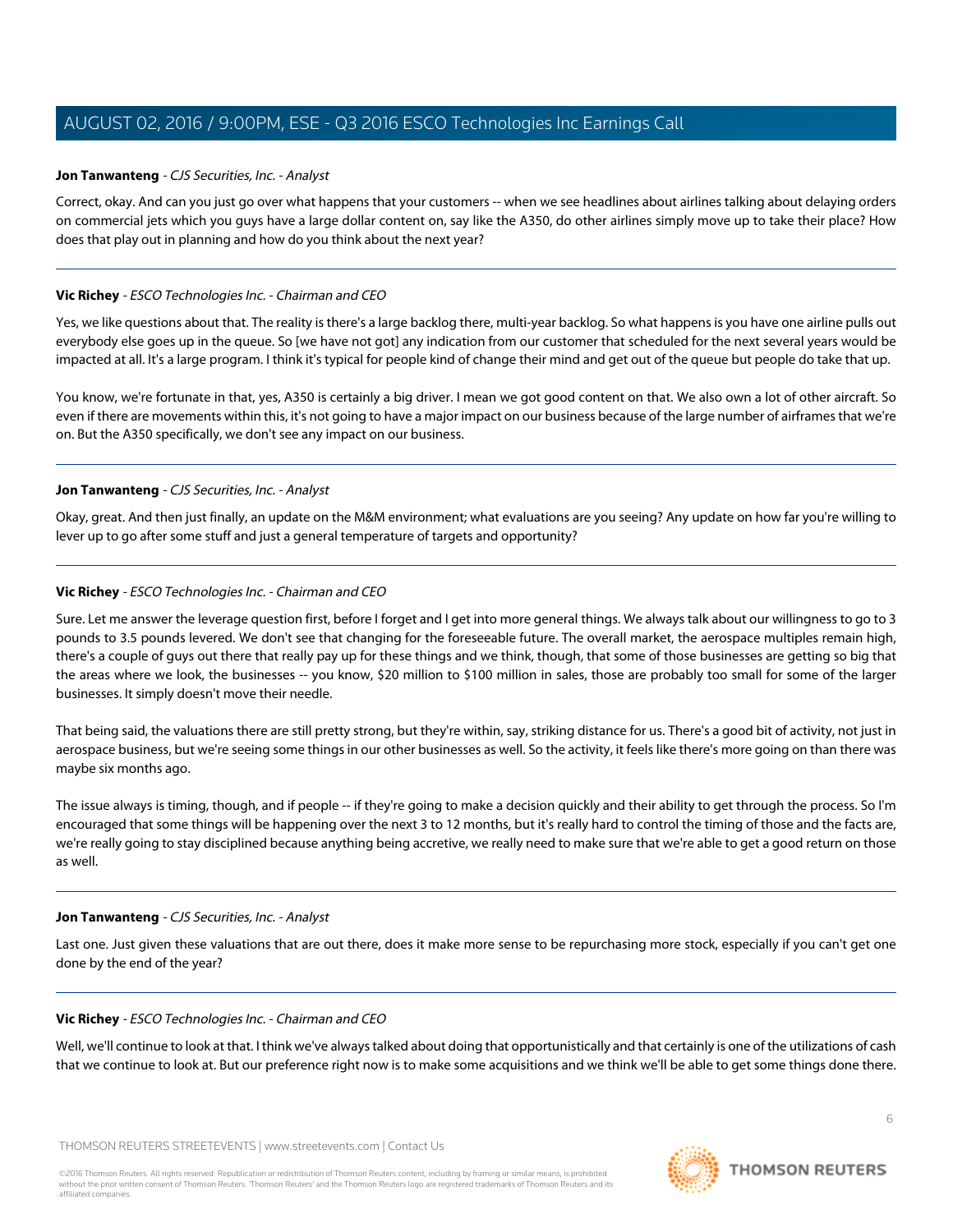Certainly the acquisitions that we've made in the technical packaging business this year, we got done at very reasonable multiples and (inaudible) are really paying the dividends that we thought they were. So they're out there, I think we just have to kind of keep fighting the fight to make some of these things happen.

## **Jon Tanwanteng** - CJS Securities, Inc. - Analyst

Great, thank you very much.

## **Operator**

<span id="page-6-0"></span>Thank you. Our next question is from the line of Jim Giannakouros of Oppenheimer. Your line is open.

## **Jim Giannakouros** - Oppenheimer & Co. Inc. - Analyst

Hey guys, congrats on the good quarter. On the quarter and I guess the guidance that you had set for the second half and the implications for the ramp that you had foreseen for the second half -- I guess I'm trying to understand, you guys maintained guidance; you beat by about \$0.04 from the high end. Where are you incrementally cautious in your fiscal 4Q or is it just, there's plenty of wiggle room just in the range that you've provided? I'm trying to understand where I should be thinking about, if it's temporary or permanent pressures, whether it be in Tests or -- because I'm not hearing anything that I should be concerned about in Doble or filtration.

## **Vic Richey** - ESCO Technologies Inc. - Chairman and CEO

Sure. So I think the easiest answer is -- the timing with our business sometimes it is hard to predict. And so while we had three strong quarters and above expectations somewhat, some of the things that we anticipate being delivered in the fourth quarter actually got done in the third quarter. And so that's why you didn't see us go out and say, okay, we're going to raise our guidance as a result of that because some of the things simply just got pulled into the third quarter.

As far as the ramp in the fourth quarter, I believe there still is a decent ramp, third quarter to fourth quarter. I feel very confident of that, obviously, or we'd put something else out. But Gary and I were just calling out for the majority of the operating units last week and talked to the rest as well, and obviously spent a lot of time talking about the fourth quarter because, with that kind of ramp, we wanted to have confidence that we're going to be able to execute that. I'll say that the businesses there it's a matter of getting it out the door.

So we feel good about our ability to make that ramp in the fourth quarter. As you know, as anybody that's followed us over the years knows that our fourth quarter is always our strongest quarter. And so, this time's no different. And in fact, if you look within some of the businesses, the fourth quarter ramp is not as high as it was last year. So we feel good about that but -- I wouldn't have any concern about the Test business either. You mentioned that. We've got some good opportunities, as I've mentioned in my prepared comments with some larger projects as we move into next year. So I'd say overall, things are looking very solid.

## **Jim Giannakouros** - Oppenheimer & Co. Inc. - Analyst

Got it. Okay. And then, to understand the -- I quess the dynamics of that pop in 4Q, one has been historically just the deliveries that you have in Doble. To better understand where you guys are currently in your mix that's impacting your margin progression there; equipment versus software services, how should I be thinking about that and is that shifting for 2017 and 2018?

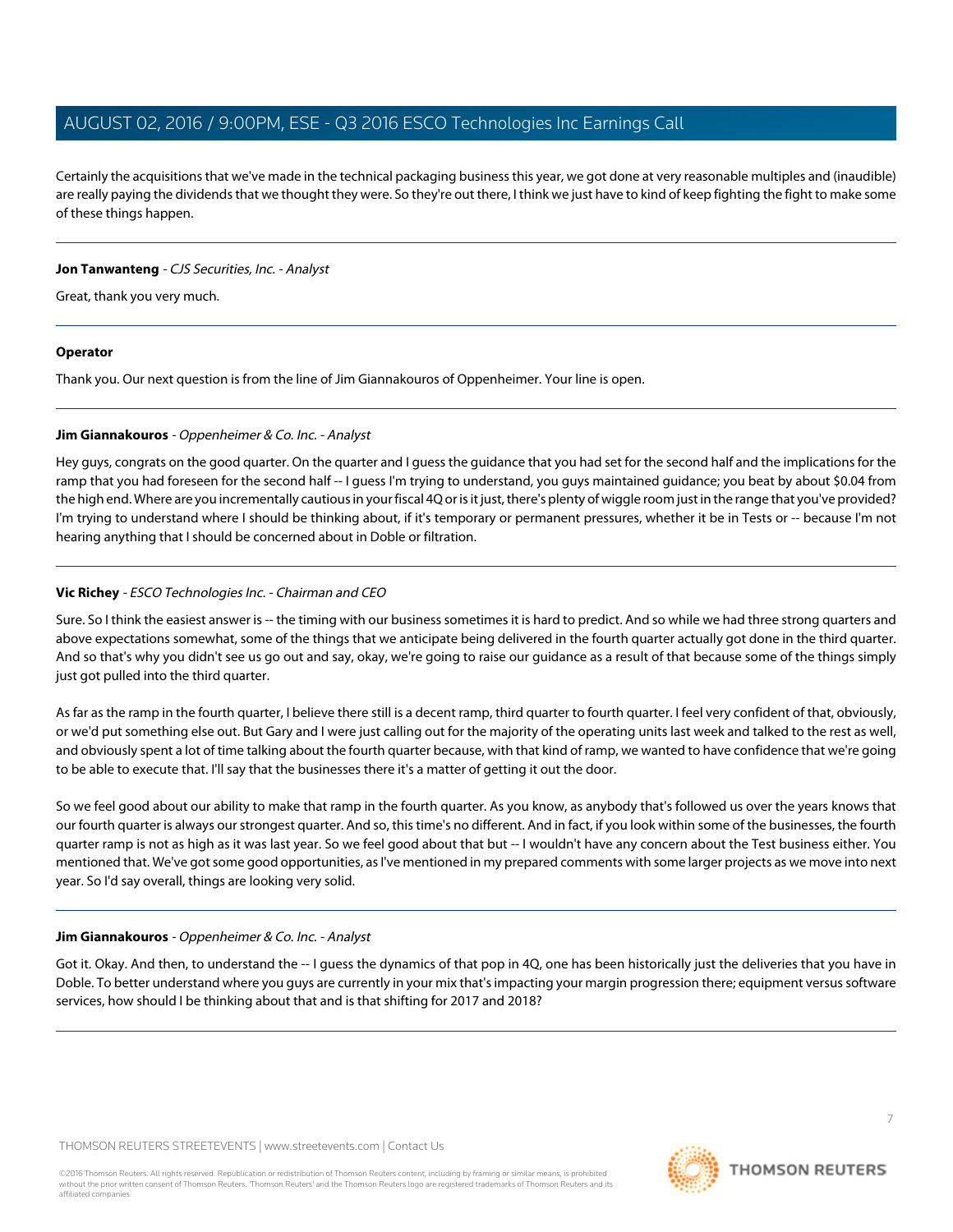## **Gary Muenster** - ESCO Technologies Inc. - Vice President and CFO

I'll defer the commentary on 2017 and 2018 just until we get a little further or closer to that, but just, Jim, relative to sequentially, let's start there: Q3 what we just reported and how we look at Q4. As Jon asked, what was the sales move between -- and I think we indicated it was a couple million bucks. So you're going to see a sequential Q3 to Q4 at Doble of that at least \$2 million and then you get the normal fourth quarter stuff. So we fully rationalized that step up so moving that thing up \$2 million to \$3 million to \$4 million, Q3 to Q4 -- the nice part of that, it brings along a lot of margin through that as well, so that addresses that.

On the Test side, as Vic indicated, looking at what we're doing Q3 to Q4, it's very consistent with what we did last year, when fourth quarter carried probably 33% of the volume. The one thing I think we did to be prudent is to make sure that we didn't outsize ourselves on expectations in Q4 so if you get through the math, you'll see that we're presenting Q4 in Test be slightly lower than Q4 last year, and that certainly appears rational based on the last three or four years of our Q4 performance.

So I'll comment on that one because you're going to see a clean quarter in Test and while you'll see kind of adjusted 13% EBITs there, it's going to be north of 14% in Q4 just because that volume carries a lot of overhead absorption through it. So we feel pretty good on that.

On the filtration side, we always indicate that the Virginia Class Sub, the largest manifold that we sell, the majority of that product ships in Q4. And so, of our big step-up in filtration revenue, if we peg that in round terms of \$10 million, \$8 million or \$9 million of that comes from VACCO primarily between the Navy business and the space, and that as well pulls additional margin through.

So that's a bunch of narrative around the sequential aspect of how we see Q4 playing through, being prudent -- I don't like the word "conservative" because it indicates something else, but I think we're being very prudent because this is all real time live for us.

So that hopefully gets you comfortable on Q4, and then again I'll defer the conversation on 2017 and 2018 until we get through September. But everything that we've indicated in our prepared remarks where we say the growth opportunities are tangible and presentable, I think it's reasonable to take that as we have comfort.

## **Jim Giannakouros** - Oppenheimer & Co. Inc. - Analyst

Fair enough. Thank you.

## <span id="page-7-0"></span>**Operator**

Thank you. Our next question is from Ben Hearnsberger of Stephens Inc. Your line is open.

## **Ben Hearnsberger** - Stephens Inc. - Analyst

Hey, thanks for taking my question. I have a question on Test margins. Historically, if we look back, it looks like they peaked in kind of the 11% to 12% range. Is that an appropriate level to think about longer term for the Test business?

## **Vic Richey** - ESCO Technologies Inc. - Chairman and CEO

I think after we've taken these actions, we're looking more 13% plus margin in the Test business. I mean, this was a -- between taking costs out with the two international operations some of the initiatives we have under way to reduce cost at our domestic locations and some of the things we're doing at our plant in Austin, I think we have a very clear path of sustainable 13% or 14% margin in that business.

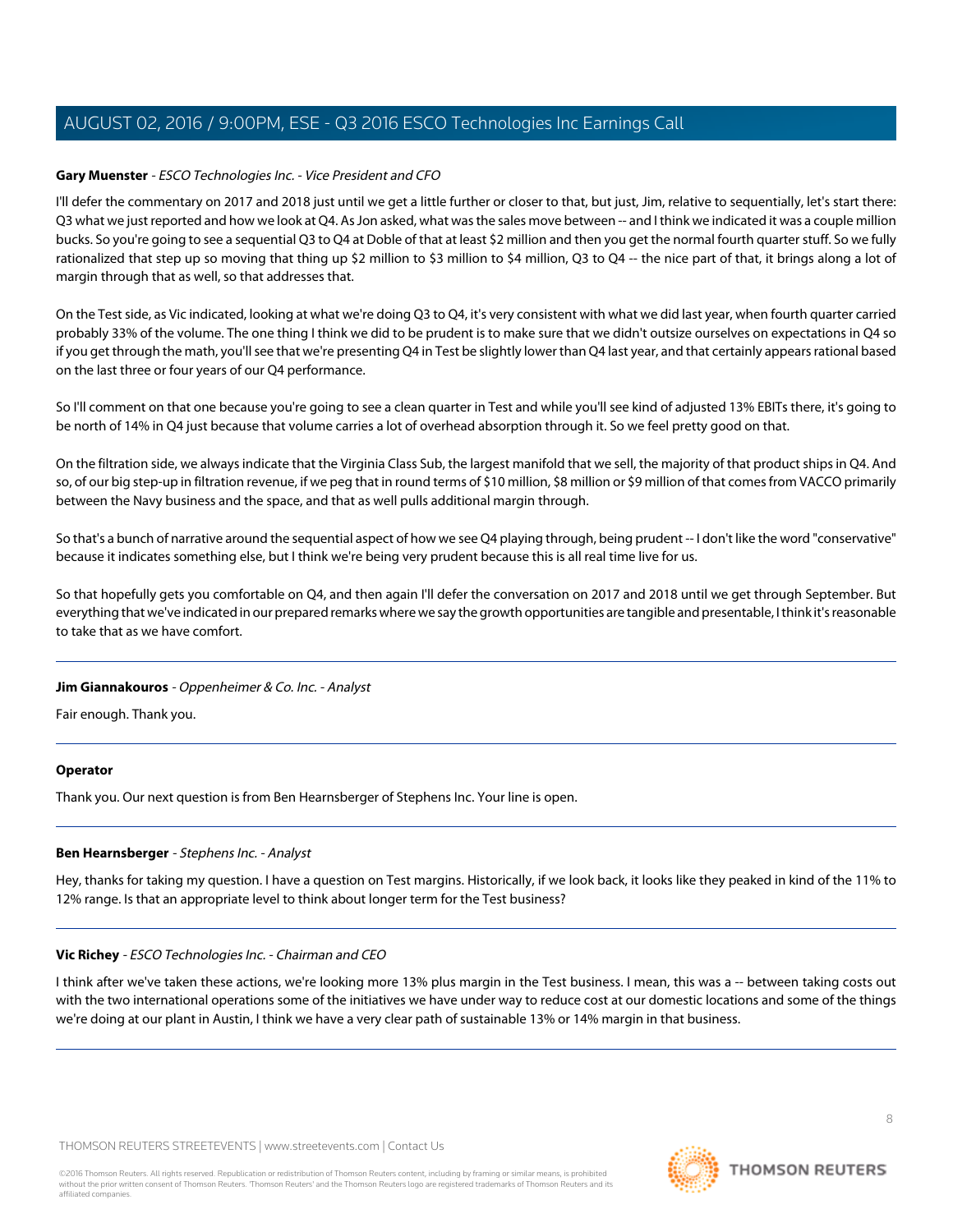## **Ben Hearnsberger** - Stephens Inc. - Analyst

And assuming the top line shows up in that business next year, we can achieve 13% to 14% as early as next year, or that's going to come at a higher revenue run rate?

#### **Vic Richey** - ESCO Technologies Inc. - Chairman and CEO

I think if we're able to get some growth this next year, we should be able to hit those types of margins in 2017.

#### **Ben Hearnsberger** - Stephens Inc. - Analyst

Okay. And maybe another question on 2017. I know it's early, but we've got a ramping commercial aero pipeline, the packaging business looks very promising, is it fair to think about growth in 2017 -- or is it fair to think about seeing more top line growth in 2017 relative to what we saw in 2016?

## **Vic Richey** - ESCO Technologies Inc. - Chairman and CEO

I'd have to go back and look and see exactly how much growth we got here, but we certainly will see growth over what we have this year. I mean just based on the things that we have -- the fact that we'll have Plastique for a full year. So I would say that we will see some growth going into 2017. I really don't talk about how much yet because we spent all our time recently talking about the fourth quarter and so we get everybody back together in late August early September to talk about 2017. Yeah, obviously we talked about that, we're given up an early sense of that but at that time we will kind of firm up what our outlook's going to be for 2017 and we'll talk about that on our next call.

#### **Ben Hearnsberger** - Stephens Inc. - Analyst

Okay.

## **Vic Richey** - ESCO Technologies Inc. - Chairman and CEO

The thing I will say. Ben. I mean I feel really good about some of the actions that we've taken to get our cost in line. If you look at the fact -- I mean it is obvious to everybody that sales aren't as strong as maybe anticipated this quarter even, but the facts are we've really done a good job. The Company's done a good job of controlling costs, making sure that's in line.

So the great thing about that is we go into next year the growth that we get we should be able to leverage pretty significantly, so that's one of the things that's very encouraging to me, the hard work that they've done this year we should get additional benefits going into next year.

#### **Ben Hearnsberger** - Stephens Inc. - Analyst

Okay. That's helpful, and one last question for Gary. Free cash flow conversion was really strong in 3Q. What, if we think about it longer term what's an appropriate free cash flow conversion rate? Or I guess how do you think about it over time?

## **Gary Muenster** - ESCO Technologies Inc. - Vice President and CFO

Yes, well we have to address it across each of the businesses. I think that within the filtration business it is very quick. And we don't have a big capital appetite, filtration, all the stuff we need is done so the conversion rate there is in the high 80s to low 90s relative to its EBIT contribution again because we carried the tax burden at corporate. So I put them in the high [A-plus] bucket on how they quick turn that plus the customers. We have the air buses and Boeing's believe it or not paid on an efficient basis so the conversion is really quick.

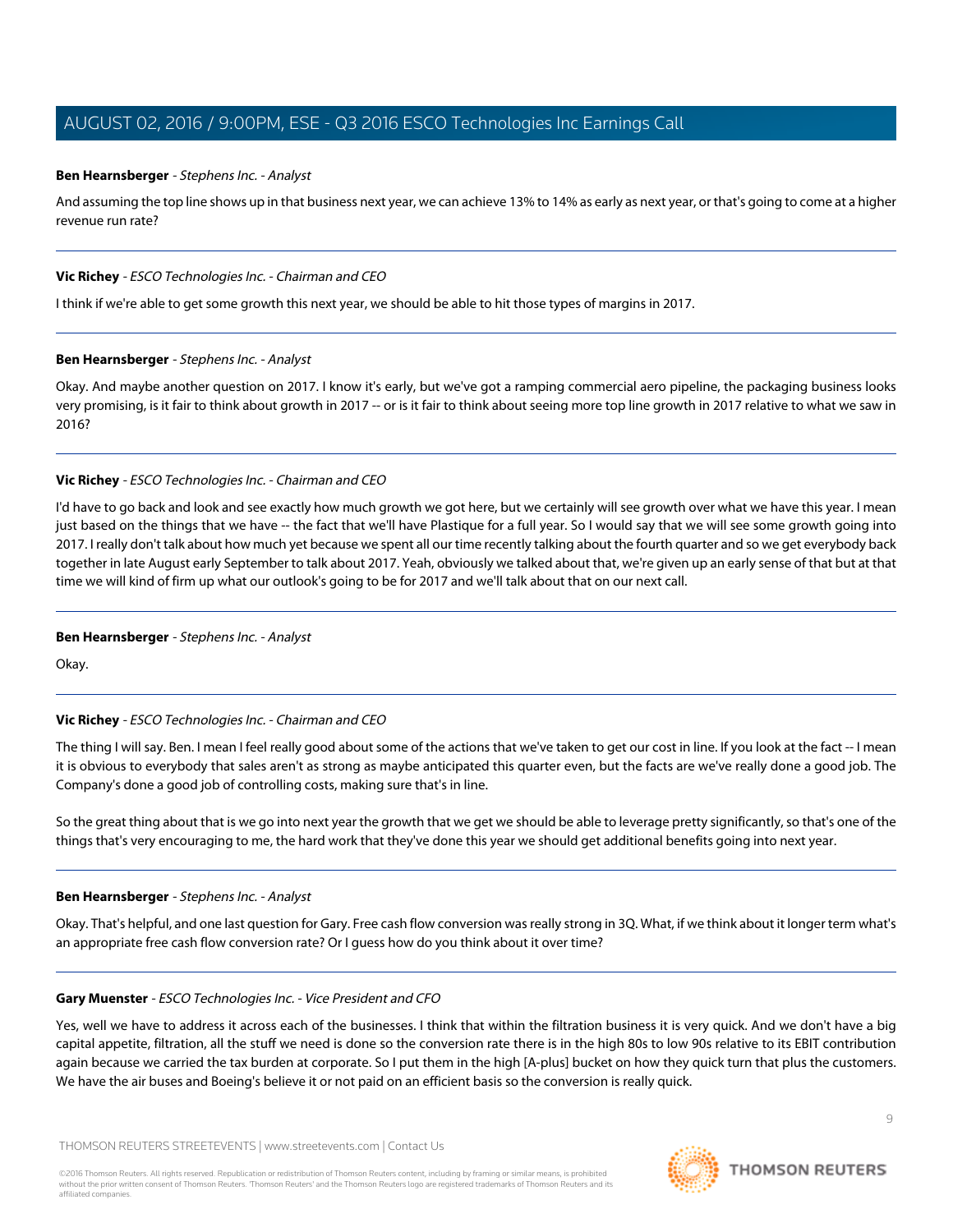In Test it is kind of an anomaly because on some projects you get advanced payments, and then on other ones you get retention on the back end until everything is certified. So you might get 20% of the cash up front and then you might run eight months with no cash in and you get 60% at completion and then the other 20% upon sign off the contract. So that's a real hard one to predict because it is really a function of what projects you have running through the pipeline.

And then go to the Plastique -- the packaging business that's kind of somewhere between because we have these long runs of programs; things like [KAZ] we get paid quickly on. And some of the medical ones where you are running that program for 90 days and you really don't bill the customer until the 91st day and then you collect a little after that.

So I put the filtration in the 90% bucket. I put Test in the 40% or 50% bucket on a conversion; again it is time phased. And then Plastique -- or the packaging group I'd put probably in a 75% conversion because there is a capital appetite there relative to the efficiency (inaudible) off the machines, so there's a little higher capital appetite than the other places.

And I'd say Doble's conversion rate can range from 50% to 90% because even though we're a critical customer to them, utilities don't always pay as quickly as you think they would. And again we have some leverage over them and we choose not to use it. And so, you bring all that stuff --(interruption) -- particularly international. And then when you bring that all together I would say if you were just picking out one number and said 75% would be the conversion across the platform, that would be out the right way to think about it. And so -- well that's again a lot of data you really need to understand the four components of that before you say well 75% is not very good.

## **Ben Hearnsberger** - Stephens Inc. - Analyst

Okay that that's really helpful. And I actually have one more question. On that DUCe product of the universal controller, you guys cited in the press release of the potentially meaningful contributor can you frame that up at all and give us a sense for how big of a product that could be?

## **Vic Richey** - ESCO Technologies Inc. - Chairman and CEO

What these really are are ruggedized computers that have very specific application. So the specific product itself is not that expensive but typically utilities you're going to buy enough of these to outfit a large number of their (inaudible) engineers. This is something I think is in kind of the initial forecast that \$7 million or \$8 million a year after we get it up and running which we should be up and running late next year. We're getting really good at the option rate on that and so we think it's got a good future. And the biggest reason, I mean it's a great product first of all but there's a lot of regulatory pressure for utilities in a certain area which you satisfy so and then that kicks in, in April so I think a lot people are going to be charged last half of next year (inaudible).

#### **Ben Hearnsberger** - Stephens Inc. - Analyst

Okay, that's helpful. Thank you, gentlemen.

#### <span id="page-9-0"></span>**Operator**

Our next question is from Shawn Hannan of Needham and Company. Your line is open.

#### **Sean Hannan** - Needham & Company - Analyst

Yes, thanks for taking my question folks. Just going back to a comment that you made to make sure that we acknowledge that you folks certainly aren't immune from any slowdown on the industrial power within the industrial markets. If possible if you can give us a perspective from your vantage point where within your businesses do you see the most risk, that you're monitoring and how we should think about that. Thanks.

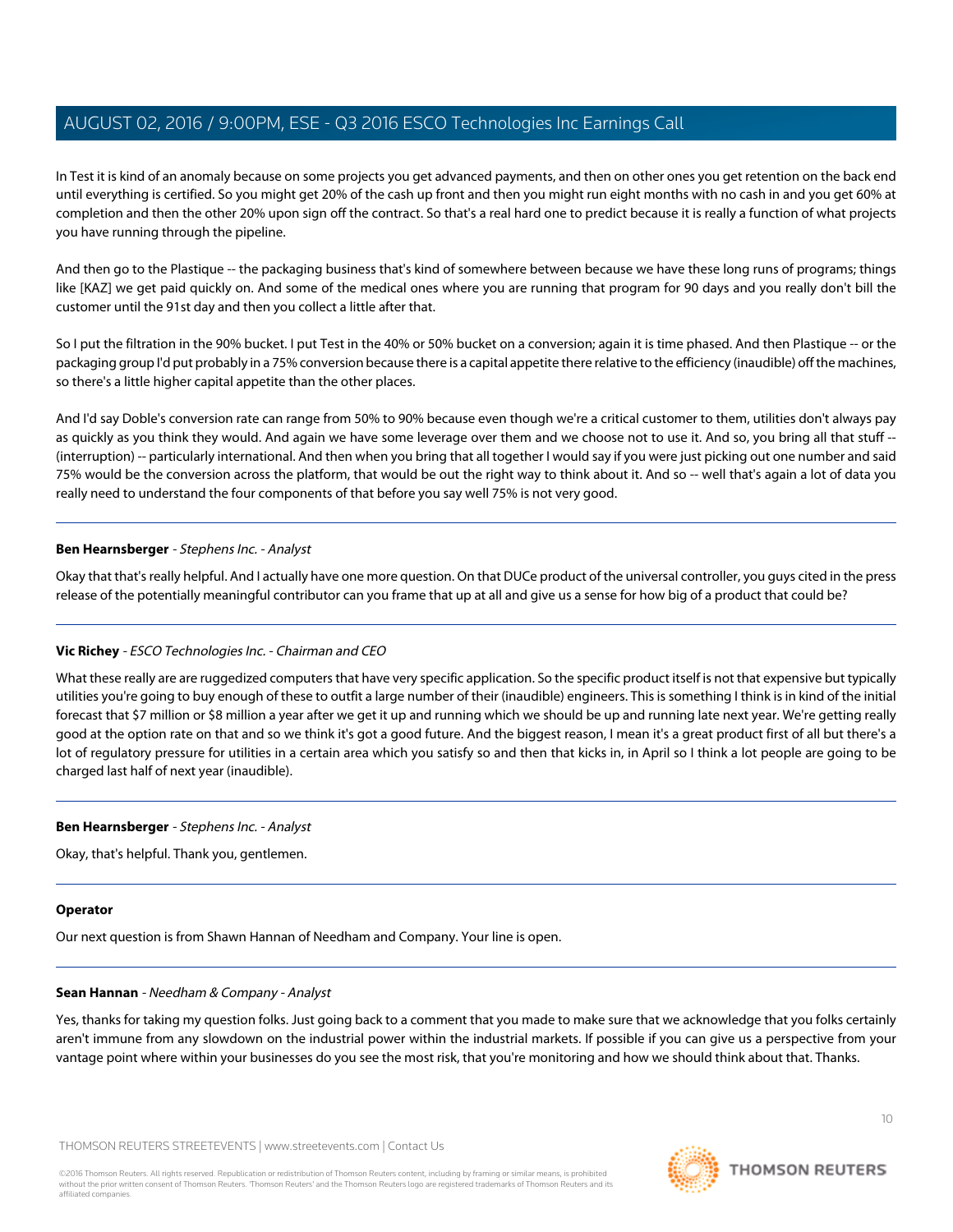## **Vic Richey** - ESCO Technologies Inc. - Chairman and CEO

Okay, so again I'll let Gary talk about each of the businesses.

With the fluid flow business I don't think it is really big issue there at all, so I think we are both comfortable with that. The packaging business probably the same way. I mean there has been good longer term contracts there, good backlog, good insight into what the customer wants.

With Doble, solid business. We have seen some pressure on the hardware side of the business. The utility budgets are just little tighter than they have been historically for a lot of reasons. What we tried to do to address that are couple things and we've been working at the last couple of years; one is developing new products as we just talked about so this may be a very temporary thing as something new products kick in. Our M7000 which we introduced last year we're way ahead on sales on that product versus where we thought we were going to be going at this point in the year, so it's not like all hardware's sales are soft.

So anyway new products on the hardware side. We've really expanded our offerings on the software side and that's been partially through internal development and partially through acquisition. (Inaudible) acquisition we did a couple years ago has been a real success. It's fully integrated both within our hardware and some other people's hardware, so that's been a great thing for us as well as the arms product.

And the other thing is the service side of it. And the service side is something else we've emphasized. And a lot of times what you'll see with utilities is they don't have hardware budgets, they may have service budget. And while they may not be able to buy the equipment, they still need the test done and so they'll reach out and work with us on that. So while our hardware (inaudible), the other pieces (inaudible) stronger. So net-net, I think we'll be fine.

And then the other thing as I mentioned in my prepared remarks is really a renewed focus on international business and that's something we're working on as well.

And so that leaves the Test business. And always the Test business is the one that's probably the toughest to predict. Having said that if you look at the orders that we had this year we have really not had big orders. And so the biggest orders we've had are \$3 million or \$4 million -- as we said here today, we're bidding a number of larger projects going to next year so you can anticipate that we will continue to get the type of orders that we've gotten this year in addition some of these larger projects may come in.

But those are the most susceptible obviously to some of the budget constraints that are out there, so short answer is a little bit concerned at Doble, a little bit concerned at Test. But we think we understand those and we think there are other opportunities to offset what we are seeing. The other two businesses I think we are pretty solid in.

## **Sean Hannan** - Needham & Company - Analyst

Okay, that's very helpful. And in my next question can you folks update us in terms of where you are with some of the business you have in Doble related to the Middle East there are some hardware stages that -- multiple stages but haven't been completed. Can you talk a little bit about where we are, the ability to expand that in some of the opportunism you might be able to capture within that market or any other perspective, thanks.

## **Gary Muenster** - ESCO Technologies Inc. - Vice President and CFO

Sure. So they're just in way of background we're coming up toward the end of year two of the Saudi contract, which is the largest contract we have there. They are exceptionally happy. In fact we have two people there today working on the extension of the third year of that contract. We completed a job at Marafiq which is another Saudi utility, and we had [Paul Griffin], one of the guys that is responsible for that area over there, well he spent two months ago and he had probably eight meetings with eight different utilities; a lot of interest in what we're doing. I think as we get through this process with Saudi and people see the results we are able to get that we will continue to get good traction.

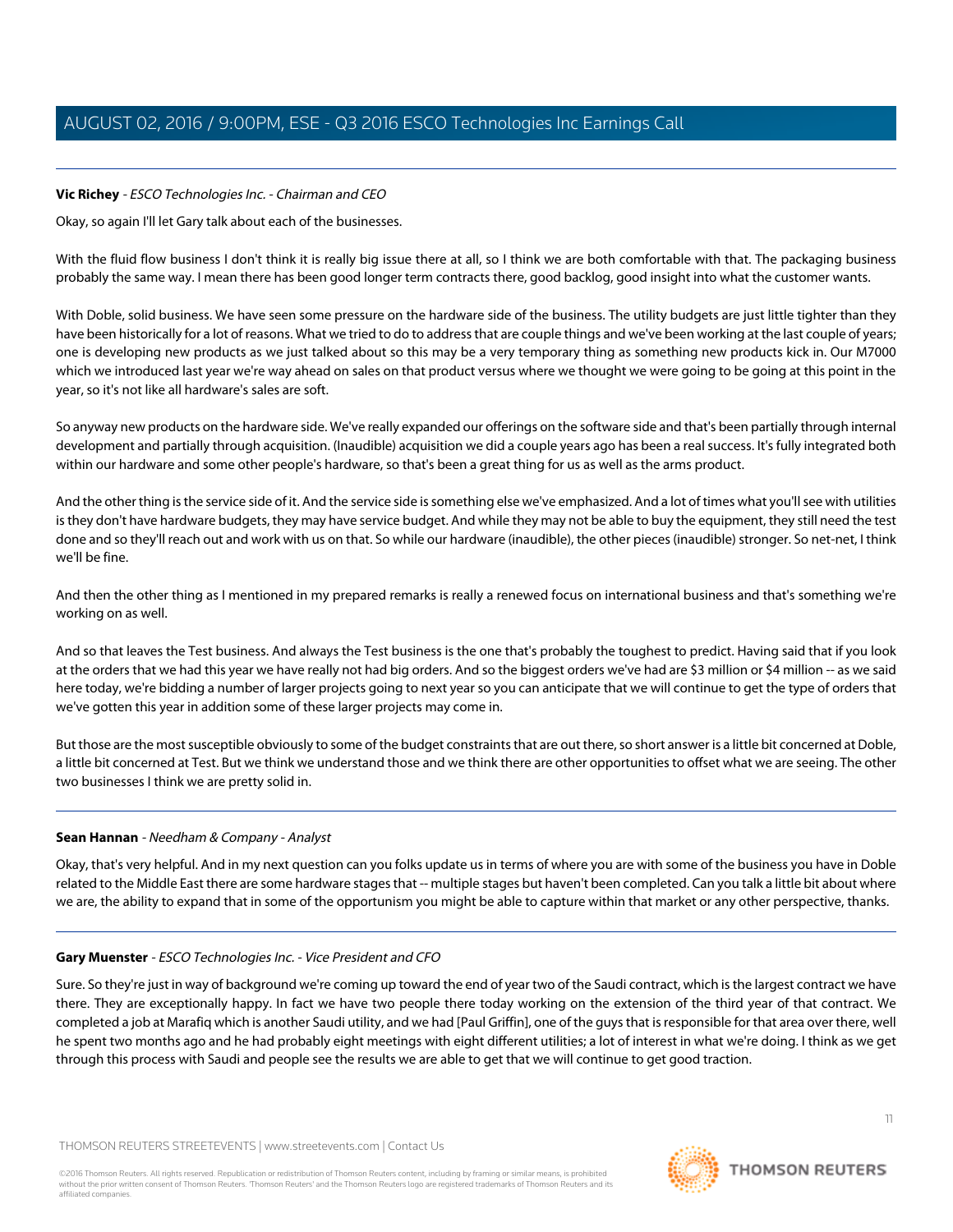It will be such a big opportunity for us and obviously Saudi very well respected in the region as far as what we are seeing on the utility side. And then kind of the kicker with that as well, everything we're doing today it is primarily services. We have sold them maybe \$2 million of hardware as well. If they go into the next phase more and more equipment will be sold to support their ongoing operations. What they're really trying to do is kind of get a baseline and then bring a lot of that in house and for them to be able to do that they will need to have the equipment that were using to complete our piece of the process.

## **Sean Hannan** - Needham & Company - Analyst

Okay, great. Thanks so much for the feedback.

#### **Operator**

<span id="page-11-0"></span>The next question is from Sean Nicholson from SBH. Your line is open.

## **Sean Nicholson** - SBH - Analyst

Just one quick question. I know you guys talked about it earlier in the call, about the M&A pipeline. Just curious and you guys focus a lot of attention on the deals out there and really different stages come and go. Any indication on where you're at, any more processes more mature, further along? And kind of probability of getting something done by the end of your fiscal year? Or are we still in that you know in terms of just the pipeline is pretty much just waiting for timing, something to shake loose? Thanks.

## **Vic Richey** - ESCO Technologies Inc. - Chairman and CEO

Yes, obviously we have to be a little careful on what we say but we're pretty far along on one opportunity and there's probably three others that we know are coming to market that we are very interested in over the next four or five months.

#### **Sean Nicholson** - SBH - Analyst

Can these range in that \$20 million to \$100 million roughly size?

#### **Vic Richey** - ESCO Technologies Inc. - Chairman and CEO

Correct.

#### **Sean Nicholson** - SBH - Analyst

Okay. Thank you.

#### **Operator**

Thank you. And that does conclude our Q&A session for today. I would now like to hand the call back over to management for any further remarks.